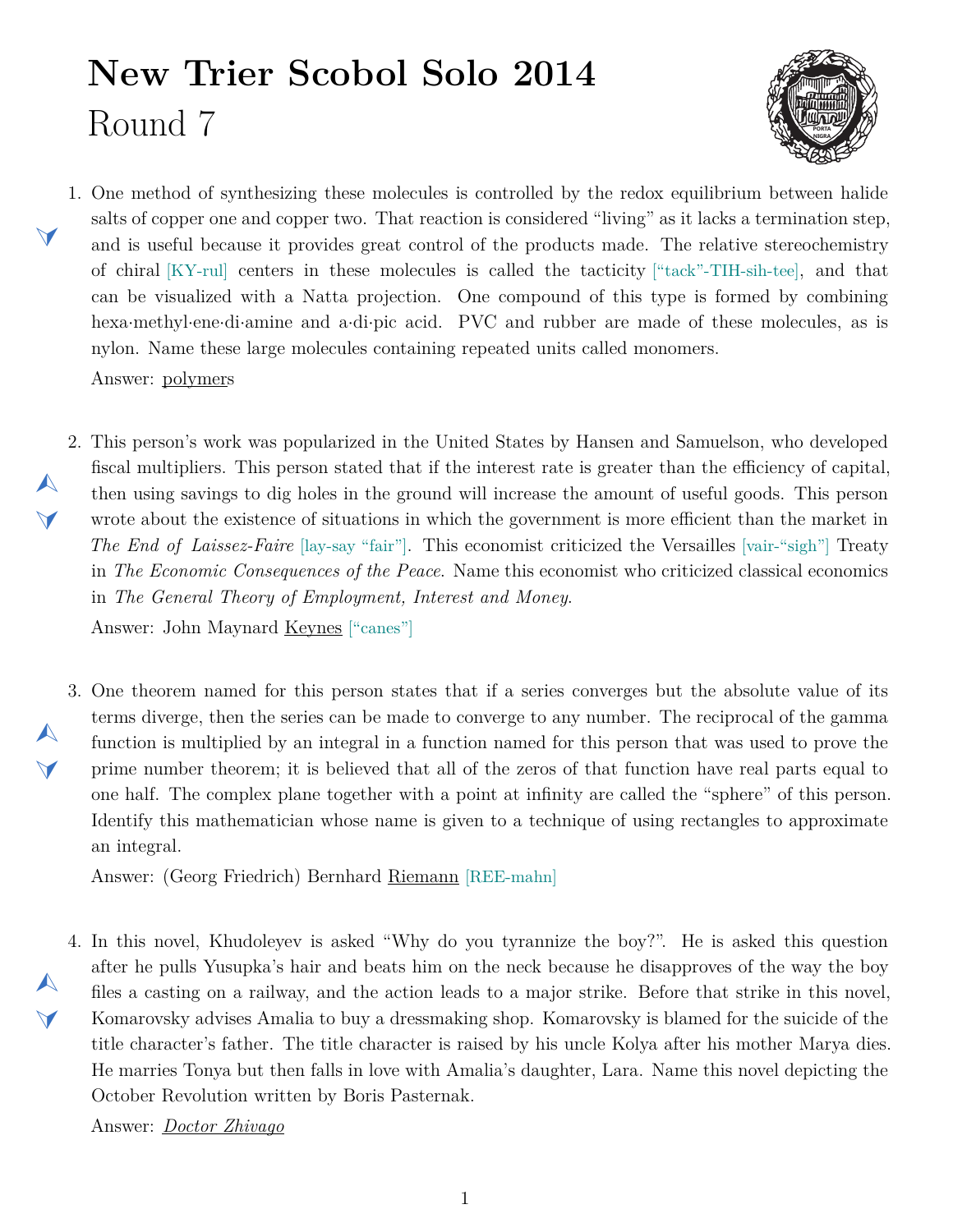<span id="page-1-0"></span>5. This performer's trio included guitarist Tiny Grimes and bassist Slam Stewart. In 1953, he recorded 124 tracks for Norman Granz, who then invited several other musicians to make the Pablo Group recordings with him, including a trio with this musician, Lionel Hampton, and Buddy Rich. He also formed a quartet with tenor saxophonist Ben Webster. When this person attended a Fats Waller performance, Waller supposedly said "I only play the piano, but tonight God is in the house." This musician was billed early in his career as Toledo's Blind Pianist. Name this pianist whose signature song was "Tea for Two".

Answer: (Arthur) "Art" Tatum, Jr.

 $\blacktriangle$ 

 $\vee$ 

 $\blacktriangle$ 

 $\vee$ 

 $\blacktriangle$ 

 $\blacktriangledown$ 

 $\blacktriangle$ 

 $\blacktriangledown$ 

<span id="page-1-1"></span>6. This campaign was triggered by a raid ordered by Raynald of Châtillon [shah-tee-law], which in turn led to the siege of Tiberias. Hugh III of Burgundy helped lead troops to victory at the Battle of Arsuf, which started as an ambush while the Europeans were marching towards Jaffa. Saif ud-Din [sy-EEF ood DEEN] acted as a go-between to settle the treaty that secured Acre [AK-ruh] as a European stronghold while leaving Ascalon in Muslim hands. Identify this conflict in which Richard I got close enough to see Jerusalem but had too few troops to attack it, leaving that city under the control of Saladin.

Answer: Third Crusade [or King's Crusade; prompt on crusades]

<span id="page-1-2"></span>7. This technique is often done with a "ladder" that is then used as a reference for the results. Restriction fragment length polymorphism analysis can be performed by this technique and Southern blotting. Ethidium bromide is used as a stain in this technique, which causes the results to fluoresce under ultraviolet light. This technique's results are a series of bands, in which the distance migrated is inversely proportional to the masses of the analytes [AAN-uh-"lights"]. When performing this technique, samples are placed in wells in a matrix typically made of agarose. Identify this technique that uses an electric field to separate DNA or proteins in the namesake medium.

Answer: gel electrophoresis

<span id="page-1-3"></span>8. When this god was swallowed by his wife, they merged to form Jumadi, who defeated the demon Dhumasura. Another combination of this god and his wife is Ardhanarishvara. He is supposed to live on Mount Kailash, and worshipers of this god use a lingam that is supposed to represent the cosmic pillar of fire or a phallic symbol. One of his sons, who rides a peacock, is the war god Murugan. This god chopped off the head of his other son after that son came between him and his wife Parvati. This god wears Vasuki the snake around his neck and is often pictured with four arms. Name this destroyer god who is in the Trimurti with Brahma and Vishnu.

Answer: Shiva [or Siva]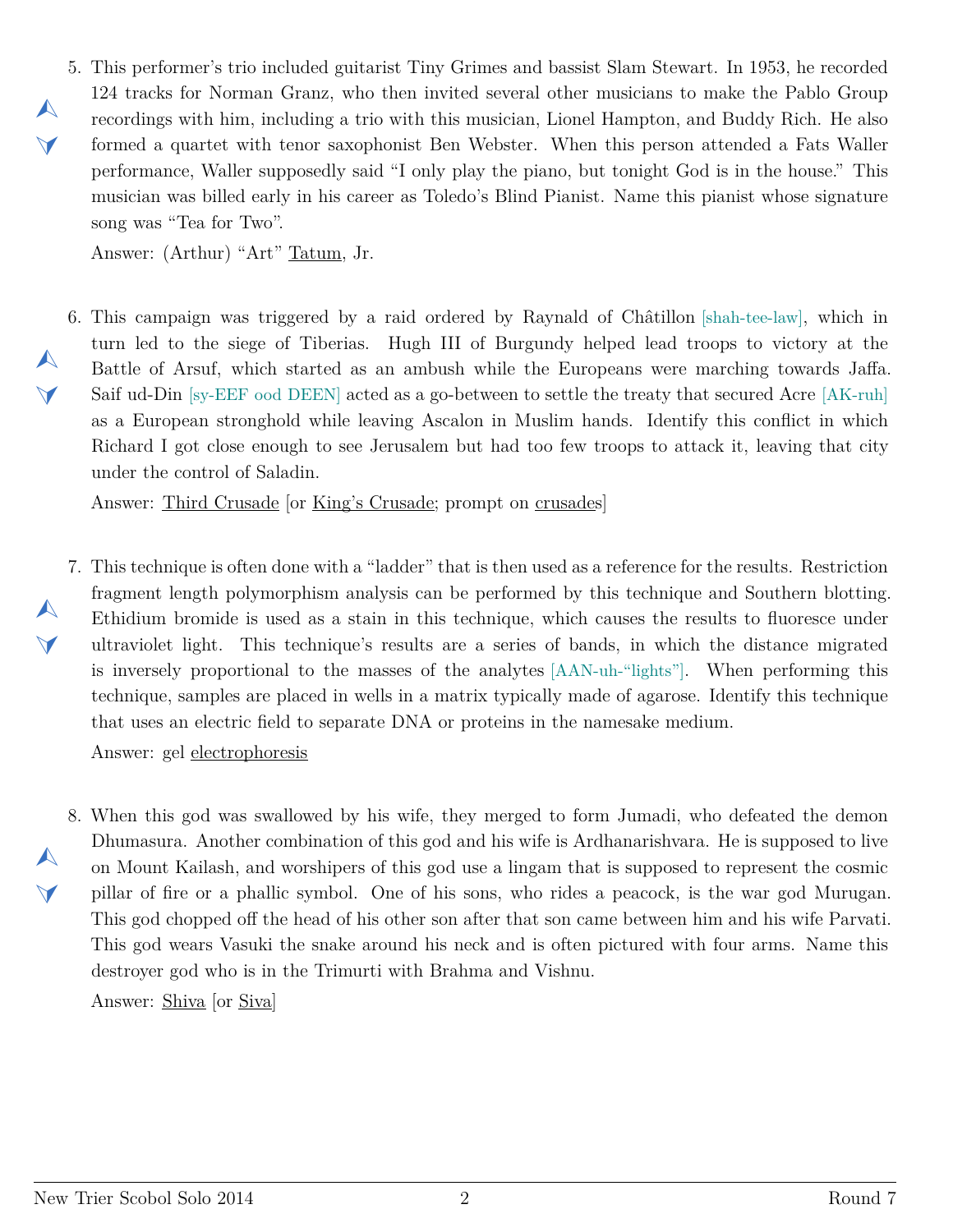<span id="page-2-0"></span>9. In one story by this writer, travelers during a rainstorm find a cripple named Jim who had been sitting on a sofa for six years, where he was taken care of by Miggles. In another story by this writer, a group is stranded when Uncle Billy takes their horses during a snowstorm, which leads to the starvation of Mother Shipton. At the beginning of another story, men place bets on the outcome of the labor and delivery of Cherokee Sal, who dies while giving birth to Thomas Luck. Name this short story writer who included the character Oakhurst in both "The Outcasts of Poker Flat" and "The Luck of Roaring Camp".

Answer: (Francis) Bret Harte

 $\blacktriangle$ 

 $\vee$ 

- <span id="page-2-1"></span>10. This river goes by the city of The Dalles [daalz], which is close to where Lake Umatilla was created  $\blacktriangle$  $\blacktriangledown$ with the construction of John Day Dam. The early part of this river includes dams called Mica and Revelstoke. The Bonneville Slide created a mudslide called the Bridge of the Gods which rested on this river. On this river lies the Franklin Delano Roosevelt Lake, a result of the construction of a dam that uses fish ladders to ease the climbing of migrating salmon, called the Grand Coulee Dam. This river's largest tributary, which goes through Hells Canyon, is the Snake. Name this river that flows to the Pacific Ocean in the Northwest, setting most of the border between Oregon and Washington. Answer: Columbia River
- <span id="page-2-2"></span>11. The last line of Stephen Vincent Benèt's [ben-nay'z] "American Names" references this event. This  $\blacktriangle$  $\blacktriangleleft$ event took place the day before the Drexel Mission Fight, which featured Guy Henry leading Buffalo Soldiers. General Leonard Colby adopted a girl in its aftermath; she is known as the "Lost Bird" of this event. Some accounts claim that this event was sparked by an overreaction by forces under James W. Forsyth to a deaf man waving his rifle in the air. This event that took place on December 29, 1890 may have been a reaction to the Ghost Dance. Name this killing of several people, including Spotted Elk, on the Lakota Pine Ridge Indian Reservation.

Answer: Wounded Knee Massacre [accept similar words in place of "Massacre"]

<span id="page-2-3"></span>12. A gouache [goo-ahsh] by this artist shows two blue nearly triangular shapes surrounded by purple  $\blacktriangle$  $\blacktriangledown$ wavy shapes. That work, which once hung at MOMA upside down for 47 days before the mistake was noticed, is *La Bateau* [bah-toh]. The bottom of another work by this artist shows a nude woman playing two wind instruments at the same time. This student of Gustave Moreau had a rivalry with André Derain [dair-aw]. He painted a portrait of his wife with her hair tied back while a colorful line bisects her face. That piece has been nicknamed *The Green Stripe*. This artist showed a circle of dancers in both *The Joy of Life* and *The Dance*. Name this leading Fauvist [FOH-vist]. Answer: Henri(-Émile-Benoît) Matisse [awn-ree ma-teess]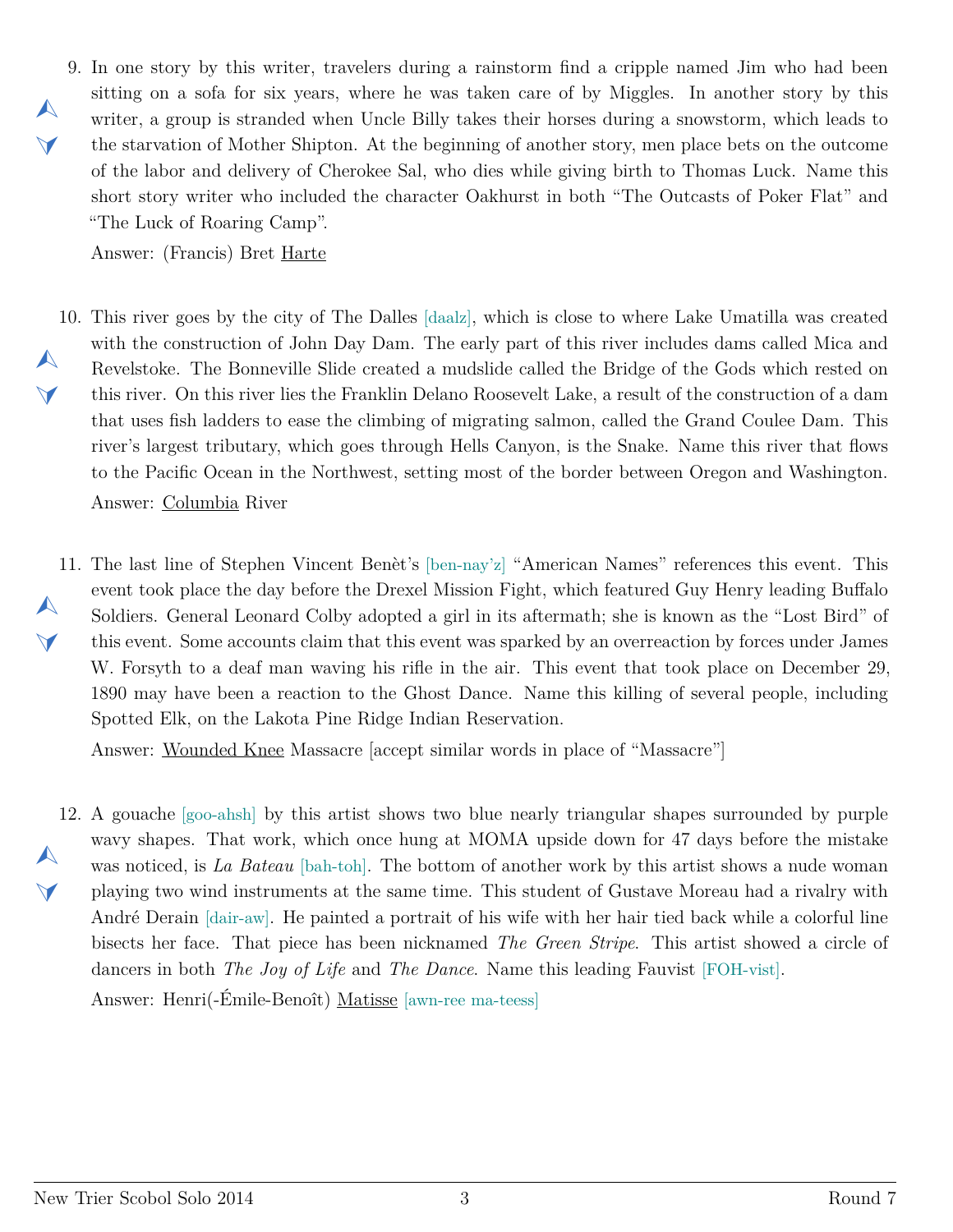<span id="page-3-0"></span>13. This poem's speaker is "haunted like a passion" by a "sounding cataract". The speaker of this poem  $\blacktriangle$  $\blacktriangleleft$ describes certain "beauteous forms" as having brought to him "sensations sweet felt in the blood, and felt along the heart". The speaker looks on nature "not as in the hour of thoughtless youth" and hears "the still, sad music of humanity". The speaker of this poem remembers his "dearest Friend", who is his sister Dorothy, by the title location. This poem opens after "five summers, with the length of five long winters" have passed, and its full title contains the date July 13, 1798. Name these "lines" composed by William Wordsworth.

Answer: "Lines Composed a few miles above Tintern Abbey (on Revisiting the Banks of the Wye during a Tour. July 13, 1798)" [prompt on Lines]

<span id="page-3-1"></span>14. Both tunneling and the shape type of this phenomenon have been used to explain alpha decay. An  $\blacktriangle$  $\blacktriangledown$ application of another type of this physical phenomenon uses a uniform magnetic field to align the hydrogen atoms in a person's body, and then measures spin-lattice and spin-spin relaxation times. Another type of this phenomenon occurs when the impedance of a circuit is minimized, and yet another type occurs when the orbital periods of objects is in a simple ratio. This phenomenon occurs when the driving frequency equals the natural frequency. Name this term also used to describe molecular structures with delocalized electrons such as in benzene.

Answer: resonance [accept word forms; accept longer answers]

- <span id="page-3-2"></span>15. This state eliminated small-business income taxes in 2012. Its Democratic gubernatorial candidate,  $\blacktriangle$  $\blacktriangle$ who was criticized for going to a strip club in 1998, is Paul Davis. Its Secretary of State Kris Kobach was forced to remove the name of Chad Taylor from ballots for U.S. Senate when Taylor withdrew from the race after winning the Democratic nomination. That change leaves the independent Greg Orman as the top candidate, facing incumbent Pat Roberts. This state is now headed by governor Sam Brownback. Name this state in which fighting took place in the 1850s over whether it would be a free state or slave state, following its establishment as a territory at the same time as Nebraska. Answer: Kansas
- <span id="page-3-3"></span>16. This civilization's Sarcophagus of the Spouses was built shortly after their victory at the Battle of  $\blacktriangle$  $\blacktriangle$ Alalia, and their largest existing text is the Zagreb Mummy Wrapping. Hiero I of Syracuse won a victory over these people at the naval battle of Cumae [KYOO-may]. Faesulae and Volaterrae were two cities in this civilization, and this civilization built the Cloaca Maxima and the walls of Capitoline Hill. This civilization's city of Clusium was led by Lars Porsenna. This group referred to themselves as Rasenna, and they were called the Tyrrheni. One leader of this group was also the last king of Rome, Tarquinius Superbus. Name this pre-Roman culture that existed in what is now Tuscany in Italy.

Answer: Etruscans [accept Rasenna or Tyrrhenians before they are mentioned]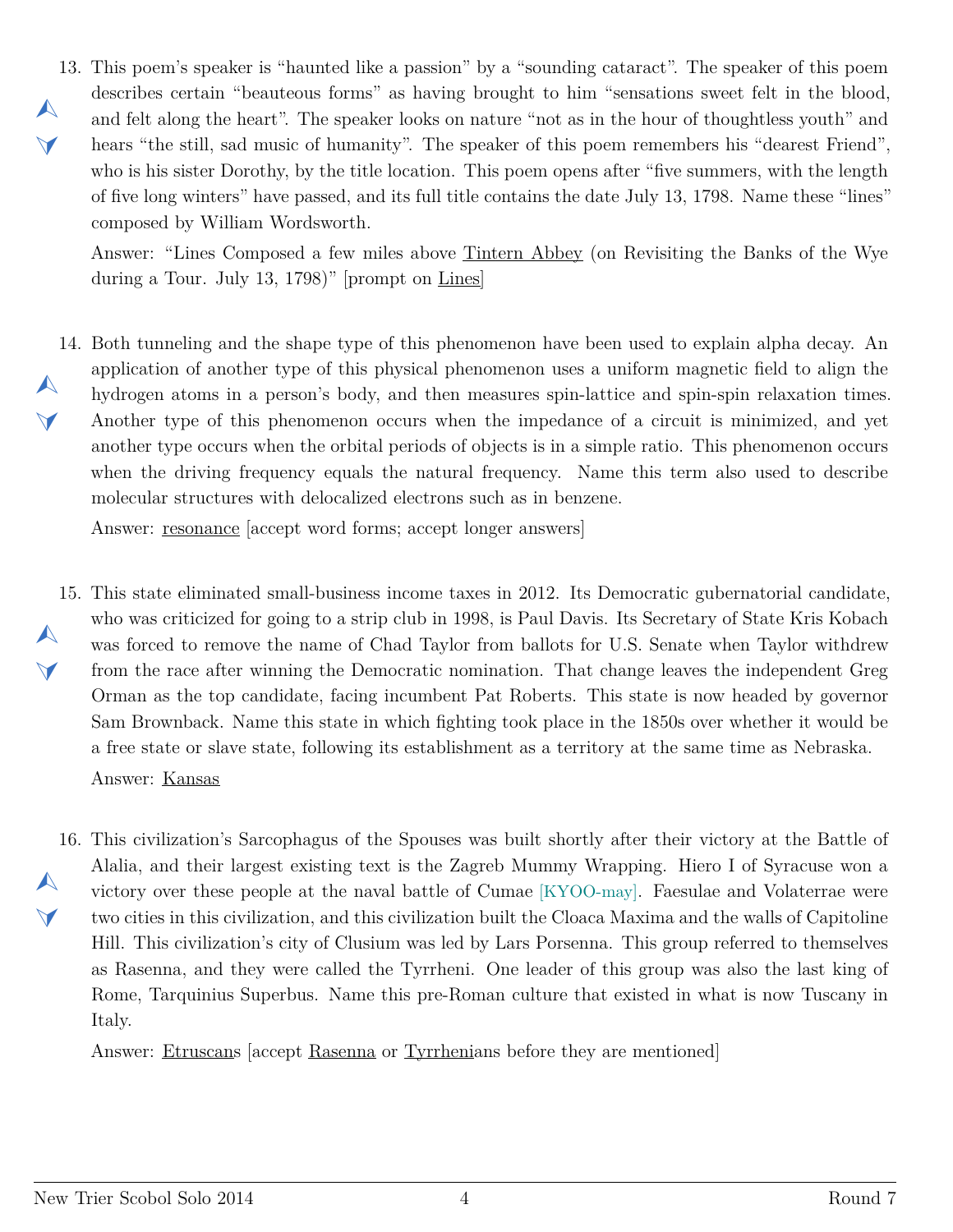<span id="page-4-0"></span>17. In order to make a magnetic field more nearly constant, this scientist added coils to a Helmholtz coil.  $\blacktriangle$  $\blacktriangleleft$ Using symmetry arguments, he reached the same conclusion Ludwig Boltzmann did using degrees of freedom with statistical mechanics, finding the distribution of molecule speeds in a gas; the resulting statistics are named for both of them. This person added a displacement current to improve on Ampère's law, and he devised a thought experiment to question the limits of the second law of thermodynamics, which is called his "demon". Name this scientist who combined his revision of Ampère's law with Faraday's law and two of Gauss's laws to summarize electromagnetism through four namesake equations.

Answer: James Clerk ["Clark"] Maxwell

<span id="page-4-1"></span>18. One story by this writer, about a teacher who decides to make some paintings on vacation in Crete, is  $\blacktriangle$  $\blacktriangledown$ "Not After Midnight". Another story by this writer focuses on Nat Hocken and his family in Cornwall at a time when a sudden weather change is used to explain a bird attack on England. A novel by this author features a narrator who is the second wife of Maxim. The second wife has trouble living up to the reputation of the first wife, who is the title character of the novel and is believed to have died in a boating accident. Name this author who used the line "Last night I dreamt I went to Manderley again" to begin her novel *Rebecca*.

Answer: Daphne du Maurier [mor-yay] [prompt on partial last name]

<span id="page-4-2"></span>19. In the finale of his fourth symphony, this composer quoted from *Bethany*, which is the tune usually  $\blacktriangle$  $\vee$ used for "Nearer, My God, to Thee". Johnny Reinhard included a lengthy *Life Pulse Prelude* at the beginning of this composer's unfinished work *Universe Symphony*. This composer's *Two Contemplations* are *Central Park in the Dark* and a piece in which the strings and sometimes a solo trumpet play offstage. That piece, in which a quartet of flutes are called the "fighting answerer", is *The Unanswered Question*. Name this composer who wrote *The Housatonic at Stockbridge* as the final part of his *Three Places in New England*.

Answer: Charles (Edward) Ives

<span id="page-4-3"></span>20. Important historians of this dynasty include Fan Ye in addition to Ban Biao and his family. One  $\blacktriangle$  $\blacktriangleleft$ ruler of this dynasty created the *Song of the Great Wind* after defeating a rebellion led by Ying Bu. Another ruler of this dynasty suppressed the Trung sisters' rebellion. *Romance of the Three Kingdoms* begins with a description of a Taoist uprising against this dynasty, the Yellow Turban Rebellion. This dynasty was interrupted by the Xin [sheen] dynasty, and Emperor Gao began its Western phase. Name this dynasty that preceded the Three Kingdoms, existing from the third century BCE to the third century CE.

Answer: Han Dynasty